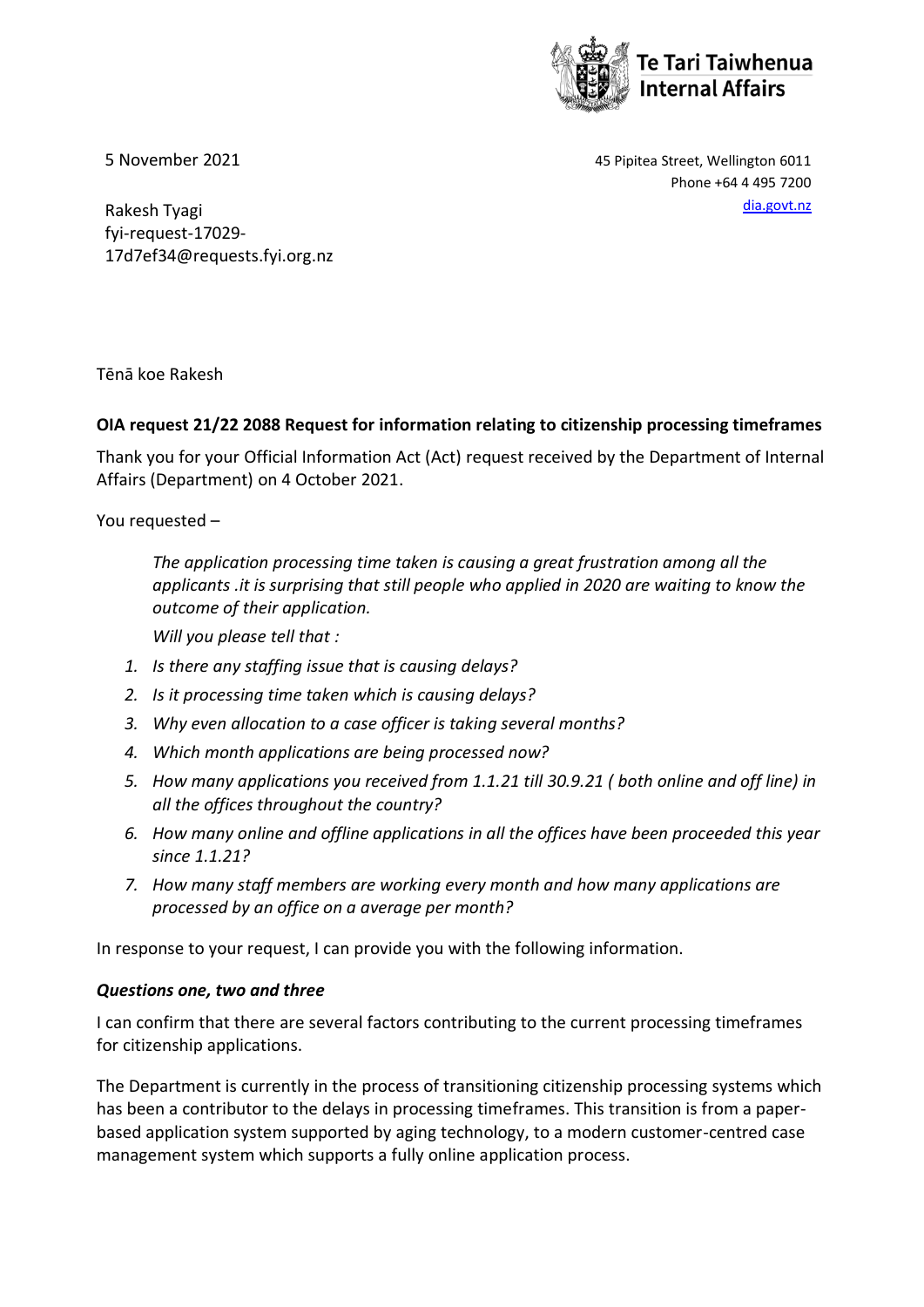I note that with the introduction of this new system, there has been a reduction of output in the period of the new system being introduced and the old one phased out. Processing timeframes have been further impacted by the training requirements for staff on the new system, staff becoming proficient in the new system and the need for staff to work across both the online and offline systems. I note that the inability for all staff to work at full productivity during COVID-19 lockdowns has also contributed.

It is important to explain that the new system is being designed iteratively, with new features and functionality being developed progressively. New features that have been and will be released will automate more aspects of the process and subsequently provide faster processing times.

In addition to the changes in systems, limited citizenship processing occurred during COVID-19 lockdowns, as unlike birth or death registrations, it was not deemed an essential service. Some key systems are not able to be accessed offsite due to privacy and security reasons, which meant processing applications from home was not a feasible option for many of our staff. The Department followed Ministry of Health COVID-19 guidelines including physical distancing in the office, which limited the number of staff who could physically be present in our workplace to undertake their work. This limitation remains in our Auckland office.

# *Question four*

I can confirm that as at 4 November 2021, the oldest paper application waiting to be allocated to a staff member for processing was from 4 December 2020, and the oldest online application waiting to be allocated for processing was from 6 January 2021.

### *Questions five, six and seven*

The portion of question five relating to the number of online applications received per office must be refused pursuant to section 18(e) of the Act; that the document alleged to contain the information requested does not exist. This is because online applications come through a central online system, and are then allocated to case officers throughout the country in order of received date, opposed to being submitted directly to a specific office.

I can I can advise that pursuant to section 15(1)(b) of the Act, the Department has decided to provide you with the information you seek for the portion of question five relating to the number of paper applications received per office, and questions six and seven. However, we are still working to prepare the Information for release and will provide it as soon as practicable. We anticipate having the requested information to you no later than 17 November 2021.

In the meantime, you may be interested in other responses that have previously been published on this topic. You can find earlier requests at [www.dia.govt.nz/Official-Information-Act-](http://www.dia.govt.nz/Official-Information-Act-Requests-2)[Requests-2.](http://www.dia.govt.nz/Official-Information-Act-Requests-2)

### *Further comments*

I can assure you that the Department has been endeavouring to reduce these timeframes as a top priority, working hard behind the scenes to create and implement strategies to decrease the long wait times currently effecting citizenship applicants. This includes more training, investing in technology changes to speed things up, and establishing a temporary workforce dedicated to working through these applications.